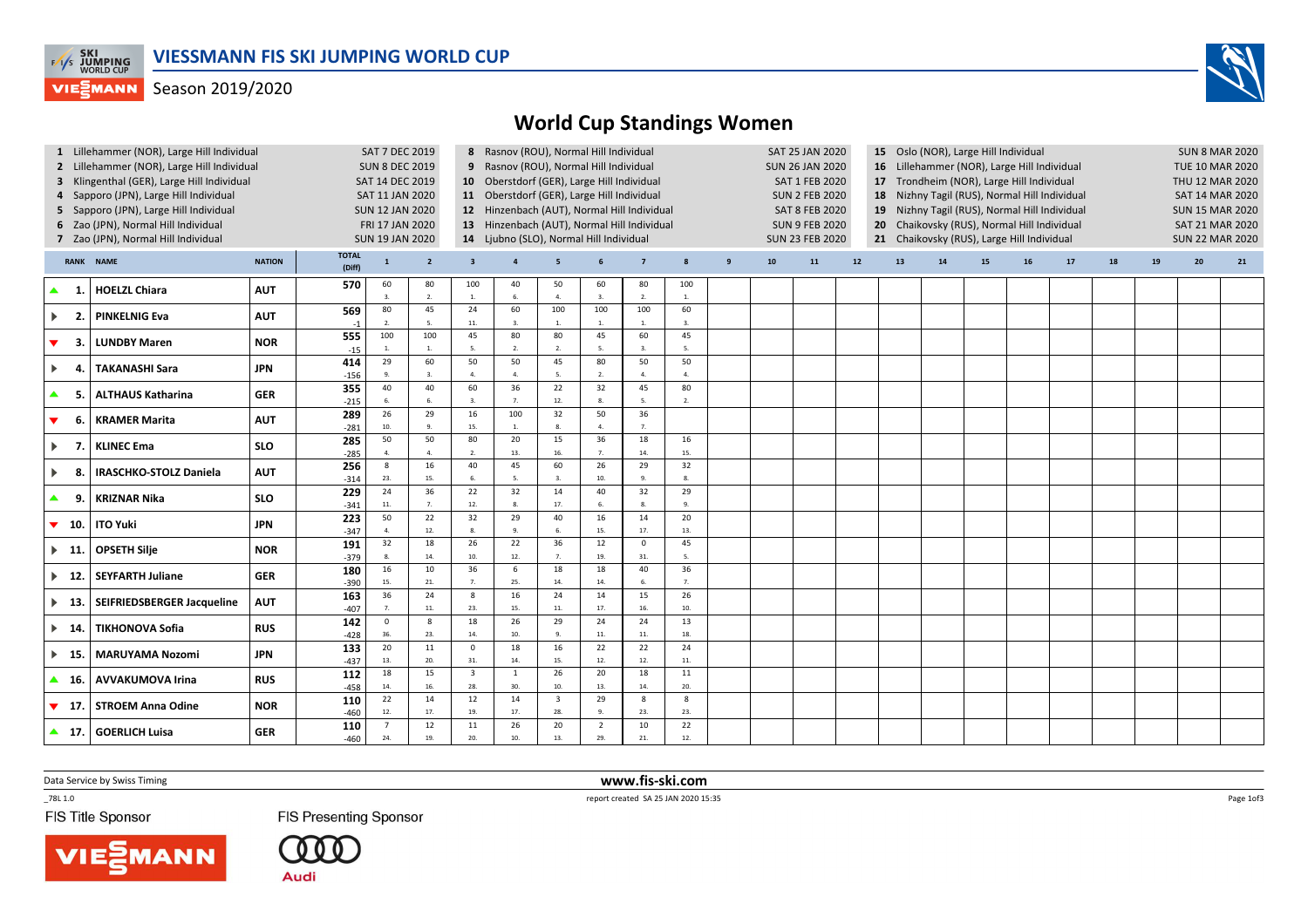

**VIESMANN** Season 2019/2020

## World Cup Standings Women

|                                | <b>RANK NAME</b>          | <b>NATION</b> | <b>TOTAL</b><br>(Diff) | $\mathbf{1}$        | $\overline{2}$             | $\overline{\mathbf{3}}$ | $\overline{a}$        | 5                     | 6                          | $\overline{7}$                 | 8                              | $\mathbf{q}$ | 10 | 11 | 12 | 13 | 14 | 15 | 16 | 17 | 18 | 19 | 20 | 21 |
|--------------------------------|---------------------------|---------------|------------------------|---------------------|----------------------------|-------------------------|-----------------------|-----------------------|----------------------------|--------------------------------|--------------------------------|--------------|----|----|----|----|----|----|----|----|----|----|----|----|
| $\blacktriangledown$<br>19.    | <b>SETO Yuka</b>          | <b>JPN</b>    | 106<br>$-464$          | 13<br>18.           | 26<br>10.                  | 9<br>22.                | 8<br>23.              | 12<br>19.             | 15<br>16.                  | 13<br>18.                      | 10<br>21.                      |              |    |    |    |    |    |    |    |    |    |    |    |    |
| $\blacktriangleright$<br>20.   | <b>MALSINER Lara</b>      | <b>ITA</b>    | 89<br>$-481$           | 11<br>20.           | 5<br>26.                   | ijc                     | 15<br>16.             | 13<br>18.             | $\overline{4}$<br>27.      | 26<br>10.                      | 15<br>16.                      |              |    |    |    |    |    |    |    |    |    |    |    |    |
| $\triangleright$ 21.           | <b>REISCH Agnes</b>       | <b>GER</b>    | 70<br>$-500$           | 14<br>17.           | 20<br>13.                  | 13<br>18.               | $\overline{2}$<br>29. | $\mathbf 0$<br>34.    | 10<br>21.                  | 11<br>20.                      | $\mathbf 0$<br>33.             |              |    |    |    |    |    |    |    |    |    |    |    |    |
| $\blacktriangle$<br>22.        | <b>WUERTH Svenja</b>      | <b>GER</b>    | 64<br>$-506$           | 12<br>19.           | 13<br>18.                  | $\overline{0}$<br>34.   | 12<br>19.             | 6<br>25.              | $5\overline{5}$<br>26.     | $\overline{4}$<br>27.          | 12<br>19.                      |              |    |    |    |    |    |    |    |    |    |    |    |    |
| $\triangle$ 23.                | <b>ROGELJ Spela</b>       | <b>SLO</b>    | 56<br>$-514$           | $\mathsf 0$<br>34.  | 9<br>22.                   | 20<br>13.               | $\mathbf 0$<br>34.    | 1<br>30.              | 9<br>22.                   | $\overline{\mathbf{3}}$<br>28. | 14<br>17.                      |              |    |    |    |    |    |    |    |    |    |    |    |    |
| $\triangle$ 24.                | <b>IAKOVLEVA Lidiia</b>   | <b>RUS</b>    | 55<br>$-515$           |                     |                            |                         | 9<br>22.              | 9<br>22.              | $7\overline{ }$<br>24.     | 12<br>19.                      | 18<br>14.                      |              |    |    |    |    |    |    |    |    |    |    |    |    |
| 25.<br>$\blacktriangledown$    | <b>BOGATAJ Ursa</b>       | <b>SLO</b>    | 53<br>$-517$           | 15<br>16.           | 32<br>8.                   | 6<br>25.                |                       |                       |                            |                                |                                |              |    |    |    |    |    |    |    |    |    |    |    |    |
| 25.<br>▼                       | <b>EDER Lisa</b>          | <b>AUT</b>    | 53<br>$-517$           | 10<br>21.           | $7\overline{ }$<br>24.     |                         | ngc                   | $\overline{4}$<br>27. | 6<br>25.                   | 20<br>13.                      | 6<br>25.                       |              |    |    |    |    |    |    |    |    |    |    |    |    |
| $\blacktriangledown$<br>27.    | <b>CLAIR Julia</b>        | <b>FRA</b>    | 50<br>$-520$           | 9<br>22.            | $\mathsf{O}\xspace$<br>31. | 15<br>16.               | 13<br>18.             | 10<br>21.             | nqc                        | $\mathbf{0}$<br>32.            | $\overline{\mathbf{3}}$<br>28. |              |    |    |    |    |    |    |    |    |    |    |    |    |
| 28.<br>$\blacktriangledown$    | <b>FREITAG Selina</b>     | <b>GER</b>    | 49<br>$-521$           | 5<br>26.            | $\overline{2}$<br>29.      | 5<br>26.                | $\overline{4}$<br>27. | 11<br>20.             | 13<br>$18. \,$             | $\mathbf{0}$<br>36.            | 9<br>22.                       |              |    |    |    |    |    |    |    |    |    |    |    |    |
| $\blacktriangleright$ 29.      | <b>RAJDA Kinga</b>        | <b>POL</b>    | 34                     |                     |                            |                         | 10<br>21.             | $\overline{7}$<br>24. | 8<br>23.                   | 9<br>22.                       | $\mathbf 0$<br>34.             |              |    |    |    |    |    |    |    |    |    |    |    |    |
| $\blacktriangleright$<br>30.   | <b>SHPYNEVA Anna</b>      | <b>RUS</b>    | $-536$<br>33           | $\mathbf{0}$<br>39. | $\overline{4}$<br>27.      | 29<br>9.                |                       |                       |                            |                                | $\mathsf 0$<br>37.             |              |    |    |    |    |    |    |    |    |    |    |    |    |
| 31.<br>$\blacktriangleright$   | <b>IWABUCHI Kaori</b>     | <b>JPN</b>    | $-537$<br>30           | $\mathsf 0$         | <sup>1</sup><br>30.        | $\overline{2}$<br>29.   | 11<br>20.             | $\mathbf 0$           | 11<br>20.                  | $5\phantom{.0}$<br>26.         |                                |              |    |    |    |    |    |    |    |    |    |    |    |    |
| $\blacktriangleright$<br>32.   | <b>KOMAR Katra</b>        | <b>SLO</b>    | $-540$<br>28           | 31.                 |                            | 10                      | 5                     | 31.<br>5              | $\mathbf 0$                | 6                              | $\overline{2}$                 |              |    |    |    |    |    |    |    |    |    |    |    |    |
| $\blacktriangleright$<br>- 33. | <b>BRECL Jerneja</b>      | <b>SLO</b>    | $-542$<br>17           | $\mathbf{0}$        | $\overline{\mathbf{3}}$    | 21.<br>14               | 26.<br>nqc            | 26.<br>$\mathbf 0$    | 36.<br>$\mathbf 0$         | 25.<br>$\mathbf 0$             | 29.                            |              |    |    |    |    |    |    |    |    |    |    |    |    |
| ▲<br>34.                       | <b>PAGNIER Josephine</b>  | <b>FRA</b>    | $-553$<br>14           | 35.<br>$\,$ 6       | 28.<br>$\mathsf{O}$        | 17.<br>$\mathbf{1}$     |                       | 32.                   | 31.                        | 36.                            | $\overline{7}$                 |              |    |    |    |    |    |    |    |    |    |    |    |    |
| 35.<br>$\blacktriangledown$    | <b>AVOCAT GROS Oceane</b> | <b>FRA</b>    | $-556$<br>13           | 25.<br>ngc          | 34.<br>nqc                 | 30.                     | $\mathbf 0$           | $\overline{2}$        | nqc                        | $\overline{7}$                 | 24.<br>$\overline{4}$          |              |    |    |    |    |    |    |    |    |    |    |    |    |
| $\triangle$ 36.                | LI Xueyao                 | <b>CHN</b>    | $-557$<br>11           | nqc                 | 6                          | $\overline{0}$          | 33.                   | 29.                   |                            | 24.                            | 27.<br>$5\phantom{.0}$         |              |    |    |    |    |    |    |    |    |    |    |    |    |
| - 37.<br>$\blacktriangledown$  | <b>RUNGGALDIER Elena</b>  | <b>ITA</b>    | $-559$<br>9            | 1                   | 25.<br>$\mathsf 0$         | 39.<br>$\mathsf 0$      | nqc                   | 8                     | $\mathbf 0$                | $\overline{\mathbf{0}}$        | 26.<br>$\mathsf 0$             |              |    |    |    |    |    |    |    |    |    |    |    |    |
| $\blacktriangledown$<br>38.    | <b>KYKKAENEN Julia</b>    | <b>FIN</b>    | $-561$<br>8            | 30<br>nqc           | 33.<br>$\mathsf 0$         | 32.<br>$7\overline{ }$  | $\mathbf 0$           | 23.<br>$\mathbf 0$    | 40.<br>$\mathsf{O}\xspace$ | 39.<br><sup>1</sup>            | 40.<br>$\mathsf 0$             |              |    |    |    |    |    |    |    |    |    |    |    |    |
| ▼<br>38.                       | <b>MAKHINIA Irma</b>      | <b>RUS</b>    | $-562$<br>8            |                     | 37.                        | 24.                     | 36.<br>$\overline{7}$ | 36.<br>$\mathbf 0$    | 33.<br>$\overline{1}$      | 30.<br>nqc                     | 32.                            |              |    |    |    |    |    |    |    |    |    |    |    |    |
| 38.<br>$\blacktriangledown$    | <b>HARALAMBIE Daniela</b> | <b>ROU</b>    | $-562$<br>8            | $\overline{4}$      | $\mathbf 0$                | $\overline{4}$          | 24.                   | 39.                   | 30.                        |                                | nqc                            |              |    |    |    |    |    |    |    |    |    |    |    |    |
|                                |                           |               | $-562$                 | 27.                 | 32.                        | 27.                     |                       |                       |                            |                                |                                |              |    |    |    |    |    |    |    |    |    |    |    |    |

Data Service by Swiss Timing

**NN** 

 $-78L 1.0$ 

FIS Title Sponsor

**FIS Presenting Sponsor** 

 $(000$ **Audi** 

 www.fis-ski.comreport created SA 25 JAN 2020 15:35

Page 2of3